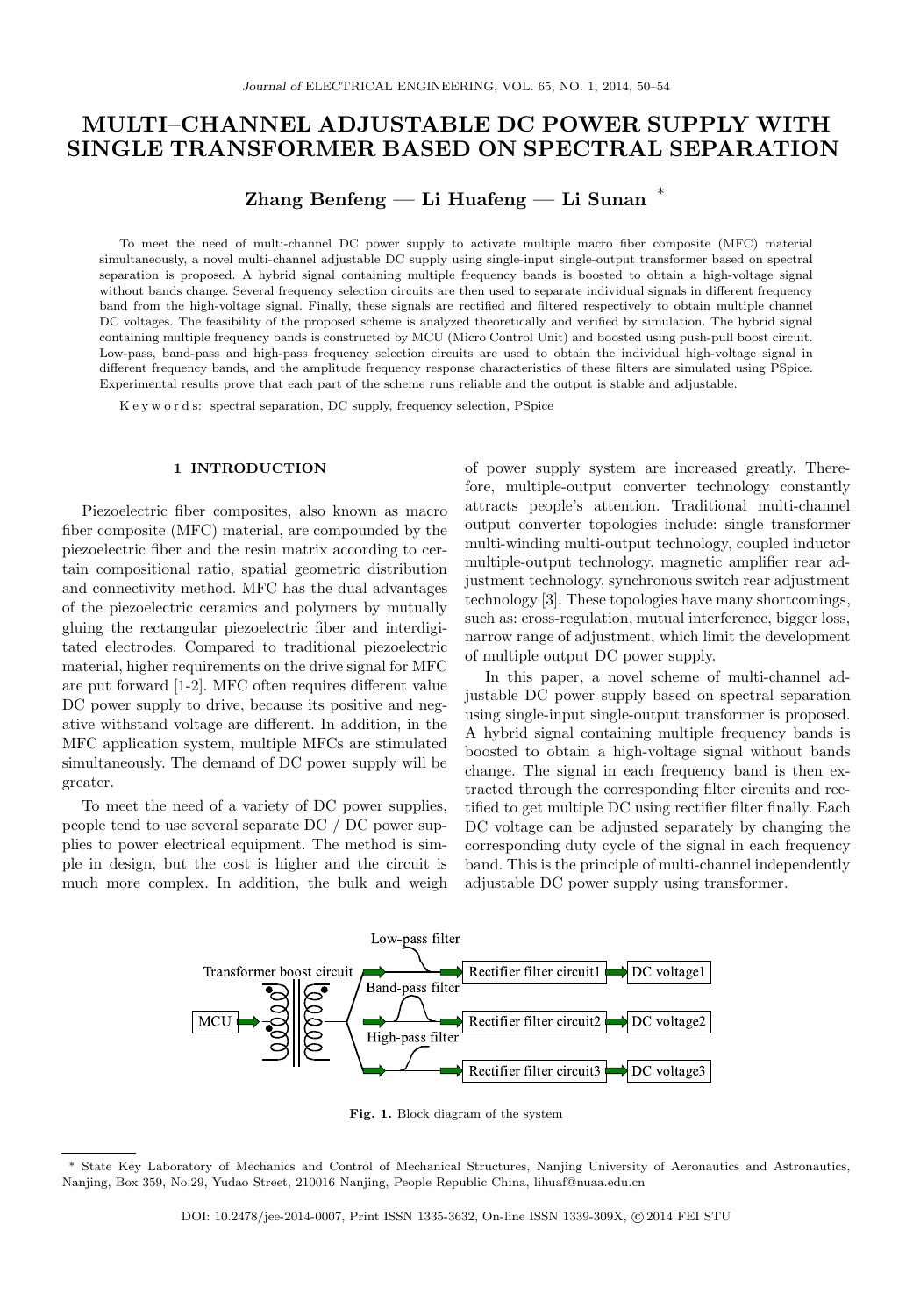

Fig. 2. The waveforms of signals  $f_a(t)$ ,  $f_b(t)$ ,  $f_c(t)$  and  $f_d(t)$ 



Fig. 3. The spectra of signals  $f_a(t)$ ,  $f_b(t)$ ,  $f_c(t)$  and  $f_d(t)$ 

### 2 SYSTEM COSTITUTION

According to the principle of the multi-channel DC power supply, a multi-channel DC power supply is shown in Fig. 1.

As mentioned above, this scheme is based on spectral separation technology. The third generation embedded MCU of cypress is used as signal generating and function

control unit [4]. It also includes push-pull boost circuit, high-pass filter, band-pass filter, low-pass filter and three rectifier filters. In the system, MCU is used to generate a hybrid signal containing multiple frequency bands which is input push-pull boost circuit and is boosted by transformer boost circuit to get a high-voltage signal without bands change [5-6]. Then, the high-voltage signal is respectively input high-pass filter, band-pass filter and low-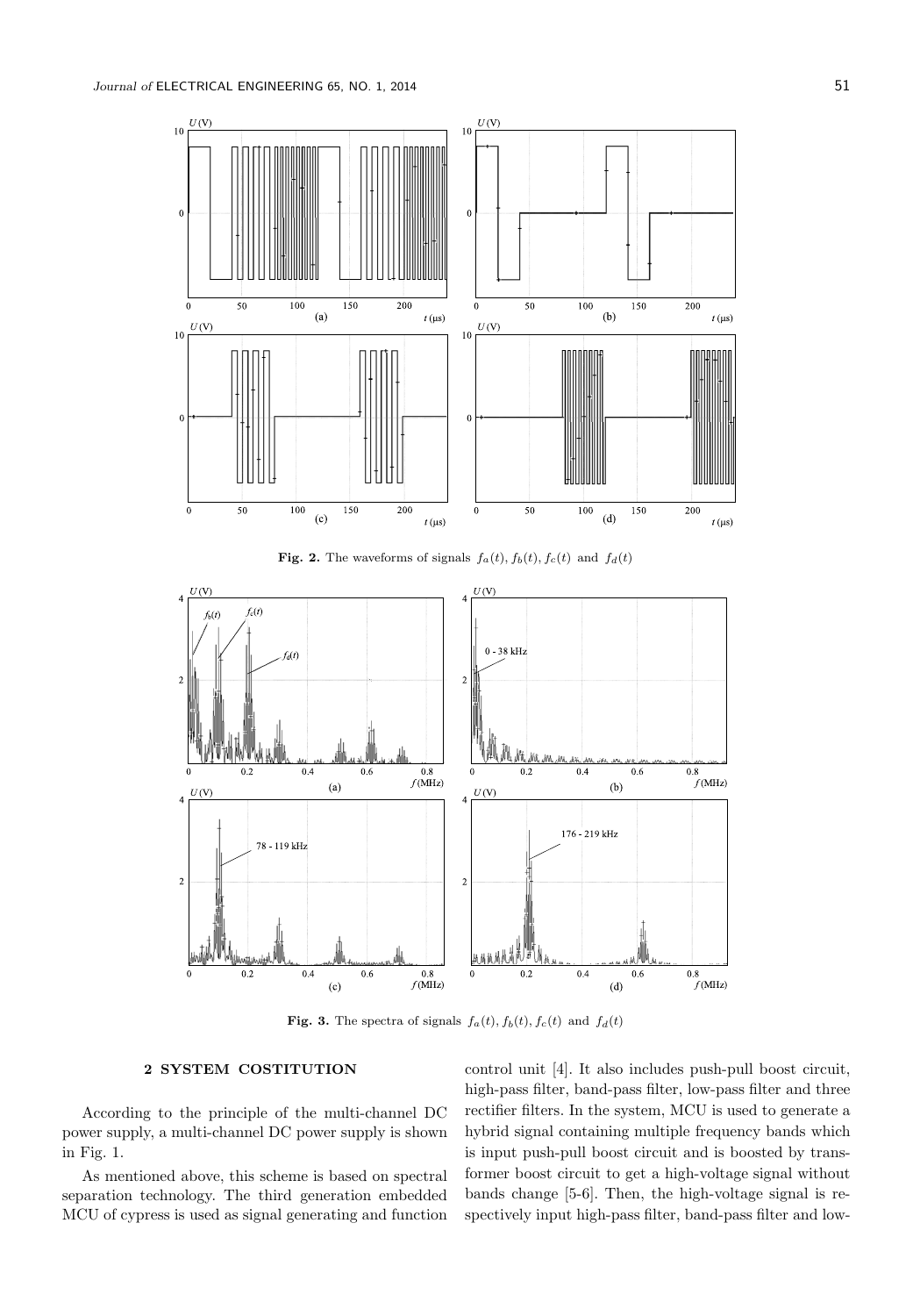

Fig. 4. The filter circuit and the frequency response curves of filters

pass filter to extract the signal in each frequency band. Finally, the signals extracted by the filters are rectified and filtered to get multiple DC using rectifier filters.

### 2.1 Construction of multiple frequency bands driving signal

The core of the multi-channel DC power supply is to construct a hybrid signal, which is a linear superposition of a few signals in several different frequency bands. Suppose signal  $f_0(t)$  is a linear superposition

$$
f_0(t) = f_1(t) + f_2(t) + \dots + f_n(t)
$$
 (1)

Furthermore, the power spectra of  $f_1(t)+f_2(t)+\cdots+f_n(t)$ are in different frequency bands and there is no band overlap between these signals.

Applying Fourier transform  $F_n(\omega) = \int_{-\infty}^{+\infty} f_n(t)e^{-\mathrm{j}\omega t} \mathrm{d}t$ on both sides of (1) we get

$$
F_0(\omega) = F_1(\omega) + F_2(\omega) + \cdots + F_n(\omega) \qquad (2)
$$

In this manner the signal shown in Fig. 2 (a) is constructed, as a linear superposition of the signals shown in Fig. 2 (b), (c) and (d). Their spectra are shown in Fig. 3 (a), (b), (c) and (d). According to Fig. 3, we see that the spectrum of signals  $f_b(t)$ ,  $f_c(t)$  and  $f_d(t)$  are in different frequency bands. In addition, the spectrum of  $f_a(t)$ is the linear superposition of the spectra of signals  $f_b(t)$ ,

 $f_c(t)$  and  $f_d(t)$ . Therefore, theory and simulation can be verified each other, mutually.

Signal  $f_a(t)$  is the input of a push-pull boost circuit to get a high-voltage waveform. Then, the high-voltage signal is respectively input of a high-pass filter, band-pass filter and low-pass filter to extract the signal in each frequency band. Finally, the signal extracted by filters is respectively input of a rectifier filter circuit to get multiple DC. Each DC voltage can be adjusted separately when the corresponding duty cycle of each signal is changed. Because the interference between each two bands is small, DC voltage can be changed by changing the corresponding duty cycle of signals  $f<sub>b</sub>(t)$ ,  $f<sub>c</sub>(t)$  and  $f<sub>d</sub>(t)$  without the problem of cross-regulation.

## 2.2 Boost circuit

In order to get a high-voltage signal, the signal needs to be boosted. Linear amplification circuit is much more complex and less efficient, and push-pull boost circuit is simple, therefore it is chosen in this project [7].

In addition, the design of transformer needs more attention. Since the spectrum of signal  $f_a(t)$  is mainly in three frequency bands, in order to ensure that the transformer is suitable for signal  $f_b(t)$ ,  $f_c(t)$  and  $f_d(t)$ , it should be designed according to the lowest frequency band [8].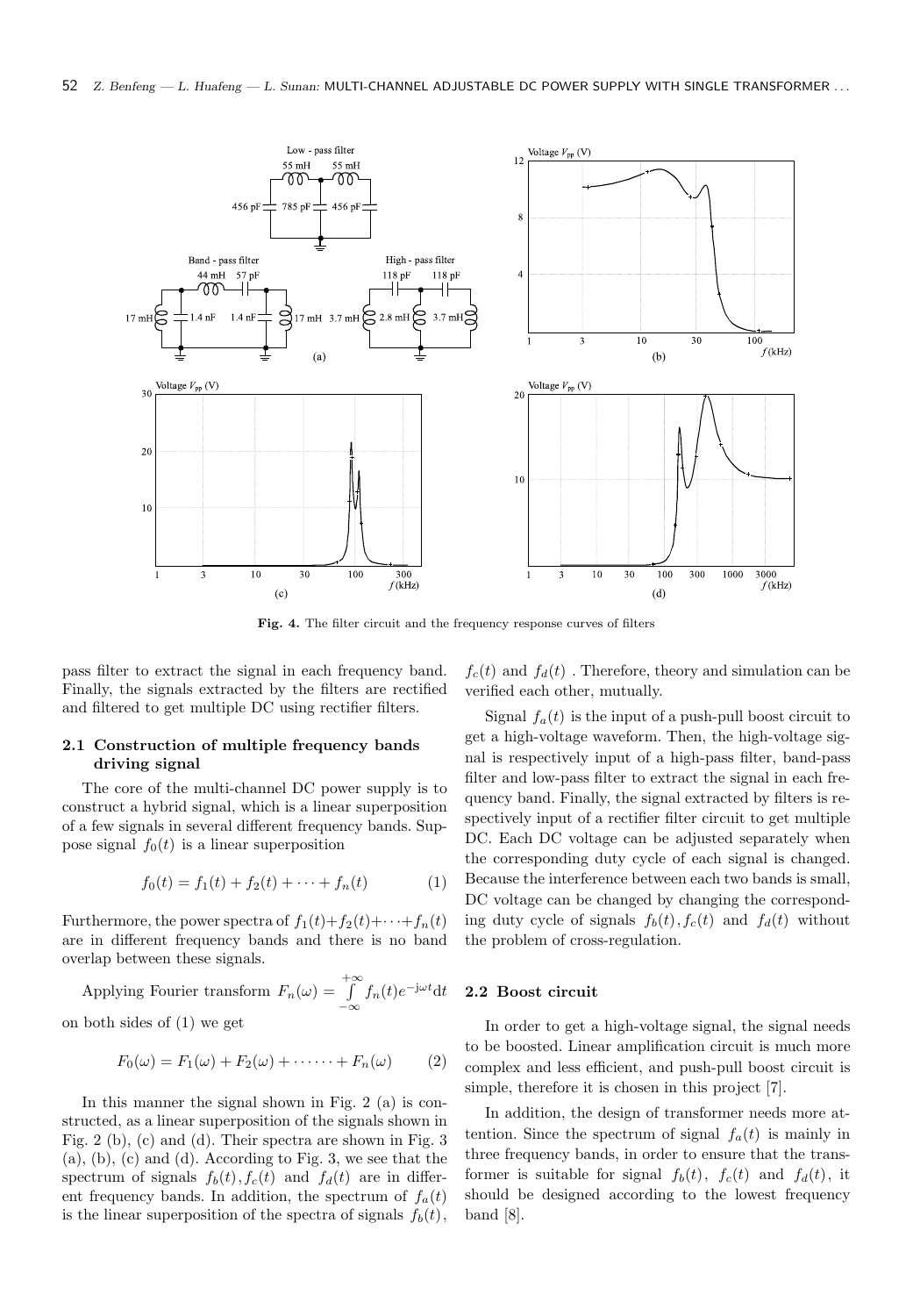





Fig. 5. The output waveform of PSoC3 Fig. 6. The output waveform of transformer



Fig. 7. The output waveforms of filters and DC waveforms for each filter

# 2.3 Spectral separation circuit

Spectral separation is a key part of the system. In the system, filters are used to achieve spectral separation. Since the filtered signal is a high voltage, LC passive filter is used rather than an active circuit [9].

To filter three signals, low-pass, band-pass and highpass filters were designed. The main frequency bands of signal  $f_b(t)$ ,  $f_c(t)$  and  $f_d(t)$  are located in (0-38) kHz, (78-119) kHz, (176-219) kHz respectively. The interval between each two adjacent frequency bands is small. In order to get better filtering performance, 5-th order Chebyshev filter are adopted for both high-pass and low-pass filter, and 3-rd order Chebyshev filter for band-pass filter. Figure 4(a) shows the circuits of these filters. In order to examine the filtering performance of the filters, the frequency response characteristics of the filters are simulated using PSpice [10]. The input is a sine signal with 10V peak to peak, the frequency response results are shown in Fig. 4 (b), (c) and (d). According to these figures, the cut-off frequency of low-pass filter is 60 kHz, the cut-off frequencies of band-pass filter are 70 kHz and 130 kHz, and the cut-off frequency of high-pass filter is 158 kHz. Therefore, these filters have good filtering performance and meet spectral separation requirements.

The rectifier circuit used here is full-bridge circuit, and a capacitor is used to filter the signal to get DC power[11].